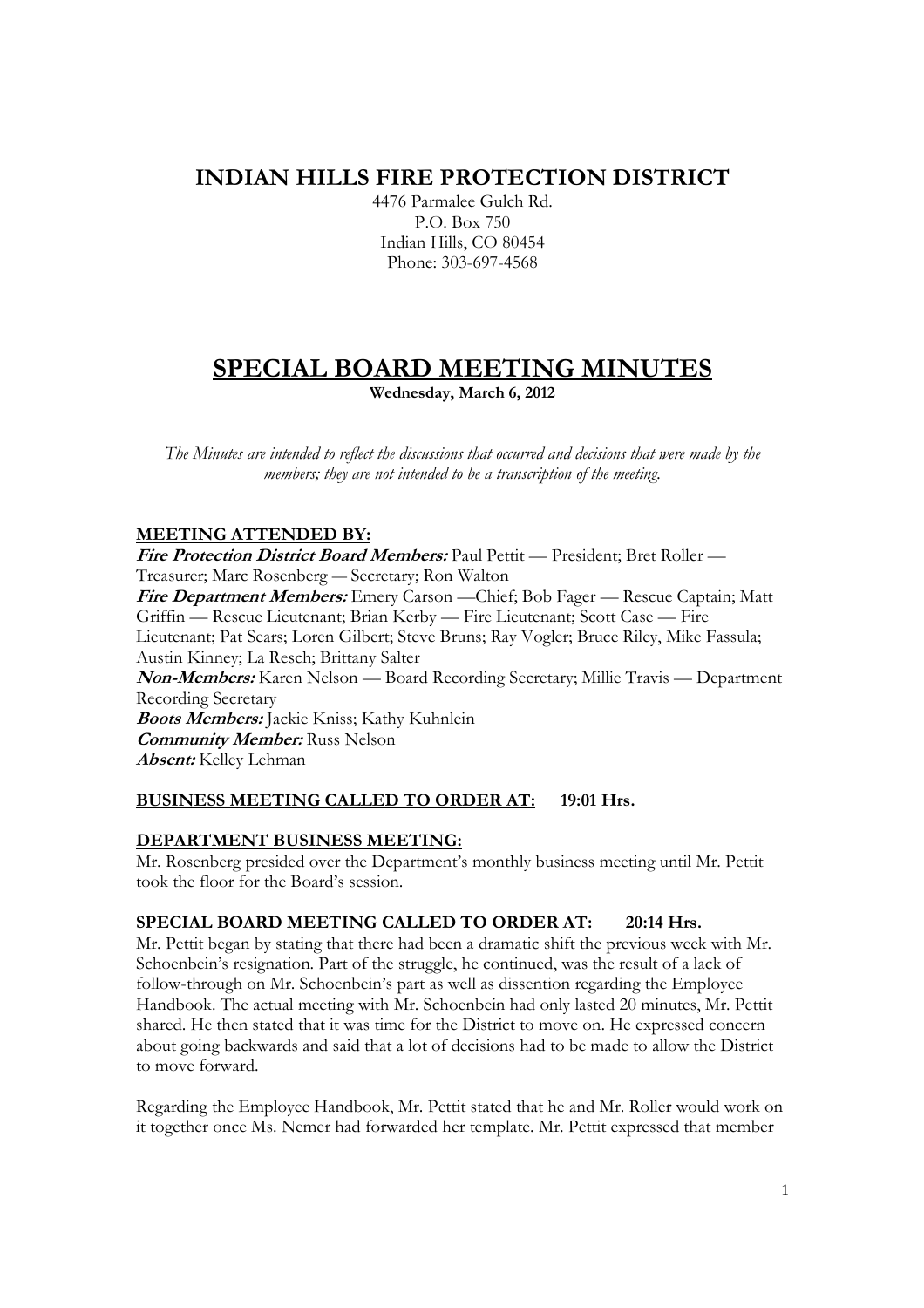input was wanted. But, he continued, the voting rights of the members would be going away, although the membership should have the right to say who could join/leave the Department.

Mr. Pettit turned conversation to some positive news, citing that the application for the communications system frequencies had made it though the FCC. In addition, Mr. Pettit said that a down payment had been made on the Noble property. Decisions would have to be made about how to operate while building a new fire station. In addition, Mr. Pettit shared that Mr. Roller was working on the possibility of acquiring property across from Sit-n-Bull to build a substation.

Mr. Pettit returned discussion to the Department's organizational structure. He said that Mr. Walton and Ms. Lehman would serve as a grievance committee until a new Employee Handbook is finalized. Mr. Pettit advised members to work through the normal chain of command regarding grievances first, however. Mr. Roller explained that Mr. Walton and Ms. Lehman were a "transition committee" that was empowered to make day-to-day decisions should they arise rather than having to wait a month until the next Board meeting to address an issue. Mr. Pettit encouraged addressing issues rather than letting them fester.

Mr. Roller stated that Mr. Carson had graciously stepped up to take Mr. Schoenbein's place as Chief. But decisions had to be made and a course decided, Mr. Roller said. Input was desired. Mr. Roller said that the Board would like to hear from members what they thought worked and didn't work with the previous organizational structure. And a decision has to be made quickly. He expressed that he'd like to open the topic up for discussion that evening.

Mr. Walton expressed that Mr. Roller had summed up the situation well. Mr. Walton encouraged Department members to call or email him and let him know what they'd like to see. Mr. Rosenberg reminded that a Board of Directors election was coming up and Mr. Walton and he could be the only remaining members. Mr. Walton said that his intent would be to have a permanent organizational structure in place before the election. The current Board of Directors needs to take the responsibility. Mr. Roller stated that personnel issues didn't need to be discussed that evening; rather what lessons had been learned and what worked and didn't work.

Mr. Gilbert asked if ideas should be submitted by a certain date. Mr. Roller responded that he'd like to get moving that evening. Mr. Rosenberg reminded that there are only two months until the Board election. Mr. Riley expressed that he'd like to hear from the Board members what their thoughts were about the organizational structure.

Mr. Roller took the floor first to say that he liked the structure of having paid personnel. There was a tendency to load up volunteers, he said. He liked the accountability of having paid staff, which wasn't the same with volunteers. Paid personnel are motivated by a paycheck to keep things moving, Mr. Roller continued. At present, there are two real estate deals underway, apparatus purchases, an election . . . a lot for volunteers to handle. Plus, there's the paperwork. Mr. Roller said that he likes the idea of having two paid staff whose work plays to their specialties.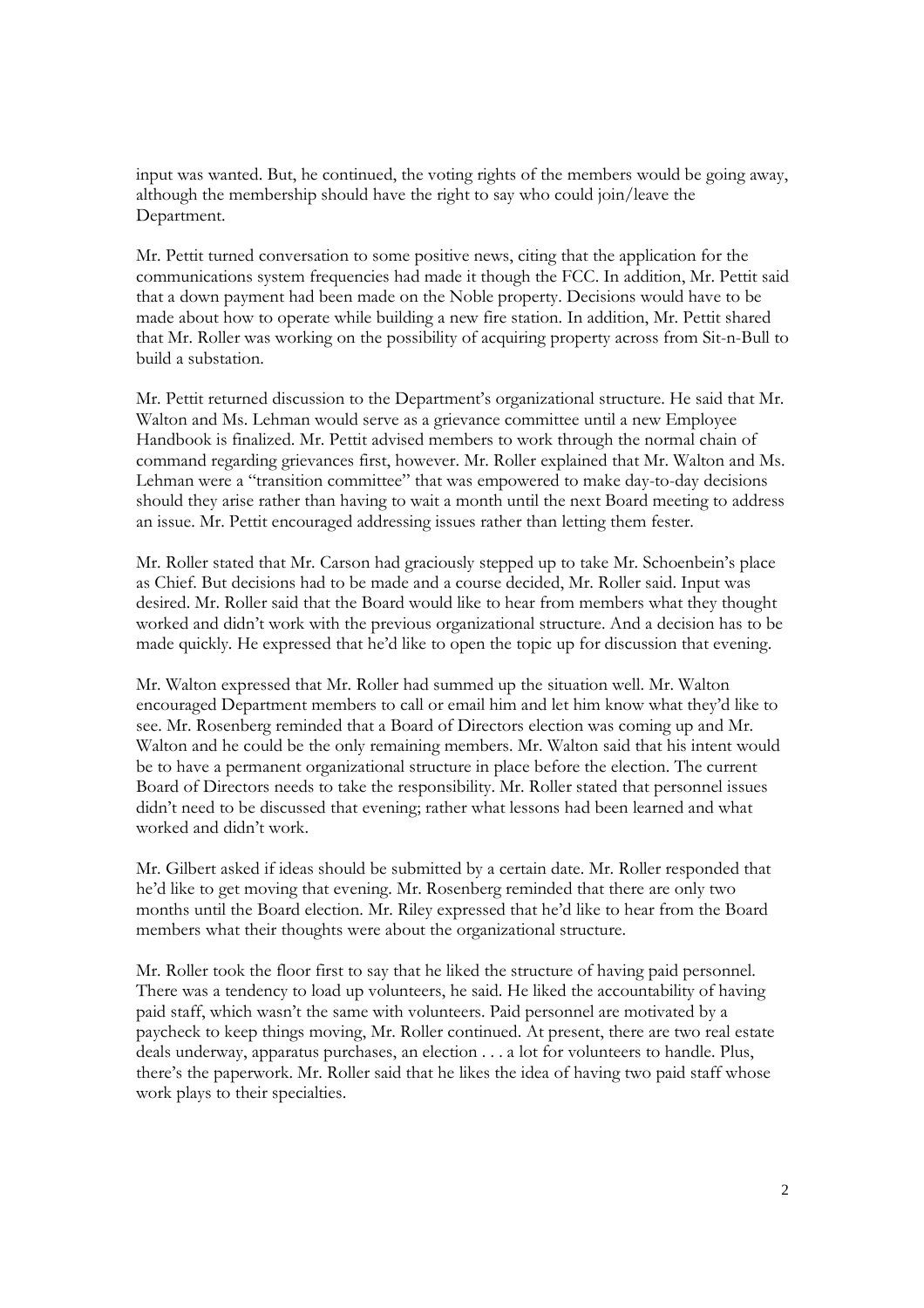Mr. Riley said that different organizational structures had been tried at Elk Creek. There is an equally big need on the administrative side, he added. Mr. Roller recalled that the resignation of Elk Creek's administrator hit the papers because her value was so high. He acknowledged that Ms. Nelson does a lot and that Mr. Schoenbein did extremely well. Mr. Riley acknowledged that accountability is always a challenge.

Mr. Pettit chimed in to say that having the right person in the position is the key. All Front Range fire departments seem to go through three-year cycles, he added. Setting the right expectations up front is important. Mr. Vogler recalled that there wasn't a job description for Mr. Schoenbein. Mr. Roller responded that there was. But no one ever said anything if Mr. Schoenbein strayed off course, Mr. Roller added. Ninety percent of the pieces had been in place, Mr. Roller continued, adding that the accountability had been missing. In addition, the job description and contract had conflicted.

Mr. Riley asked if Mr. Schoenbein had been given a review. Mr. Roller admitted that it hadn't happened until Mr. Schoenbein had been two years into the job. So Mr. Schoenbein had been a "rock star" his first year and not so much his second, intuited Mr. Riley. Mr. Pettit expressed that Ms. Nelson was doing well and that he agreed with Mr. Roller in terms of keeping paid employees. In his current state, Mr. Carson would be burning the candle at both ends trying to get the work done as Chief, Mr. Pettit said. What is needed, offered Mr. Riley, is a person who understands the expectations and can meet them on a measurable basis.

The Board of Directors made mistakes, admitted Mr. Rosenberg. Mr. Roller agreed but said that the Board had the best intentions and has the ultimate responsibility. The Board didn't violate any documents since it operates under its own by-laws and not the Employee Handbook. Mr. Schoenbein had 30 years as a paid firefighter but had not managed volunteers, he said. The Board failed at that experiment, Mr. Roller said. But he admitted that he wasn't willing to give up on having a paid chief. Mr. Riley encouraged the Board to have all the pieces in place the next time someone was appointed to the position. Mr. Roller said that the District was relying on its attorney more now. She was drafting the Handbook presently, he added.

Ms. Sears asked if the Chief's job description was perhaps too much for one person. Mr. Fager agreed that it did include everything. Mr. Gilbert explained that he thought the mix of skill sets required to do the job was difficult to find in one person. Ms. Sears suggested looking for an administrative assistant and a chief. Or a chief and deputy chief. Mr. Walton said that he was open to suggestions.

Mr. Fager said that someone was needed who didn't necessarily have to be involved in fire operations. A paralegal, almost, he added. Someone who knows the laws and can write grants. Mr. Roller said that he likes the idea of having both positions, people who are there to stay and to get the systems in place. And someone needs to be in charge of personnel, he continued. Ms. Sears said that she'd like to have a chief who responds to calls. Mr. Fager asked if Mr. Carson and Ms. Nelson would cover the responsibilities.

Mr. Roller said that he'd like to have both an office manager and chief who work part time, have different responsibilities, and report directly to the Board. Mr. Fager asked what type of day-to-day work there is for the chief. Mr. Fassula spoke up to say that he had worked for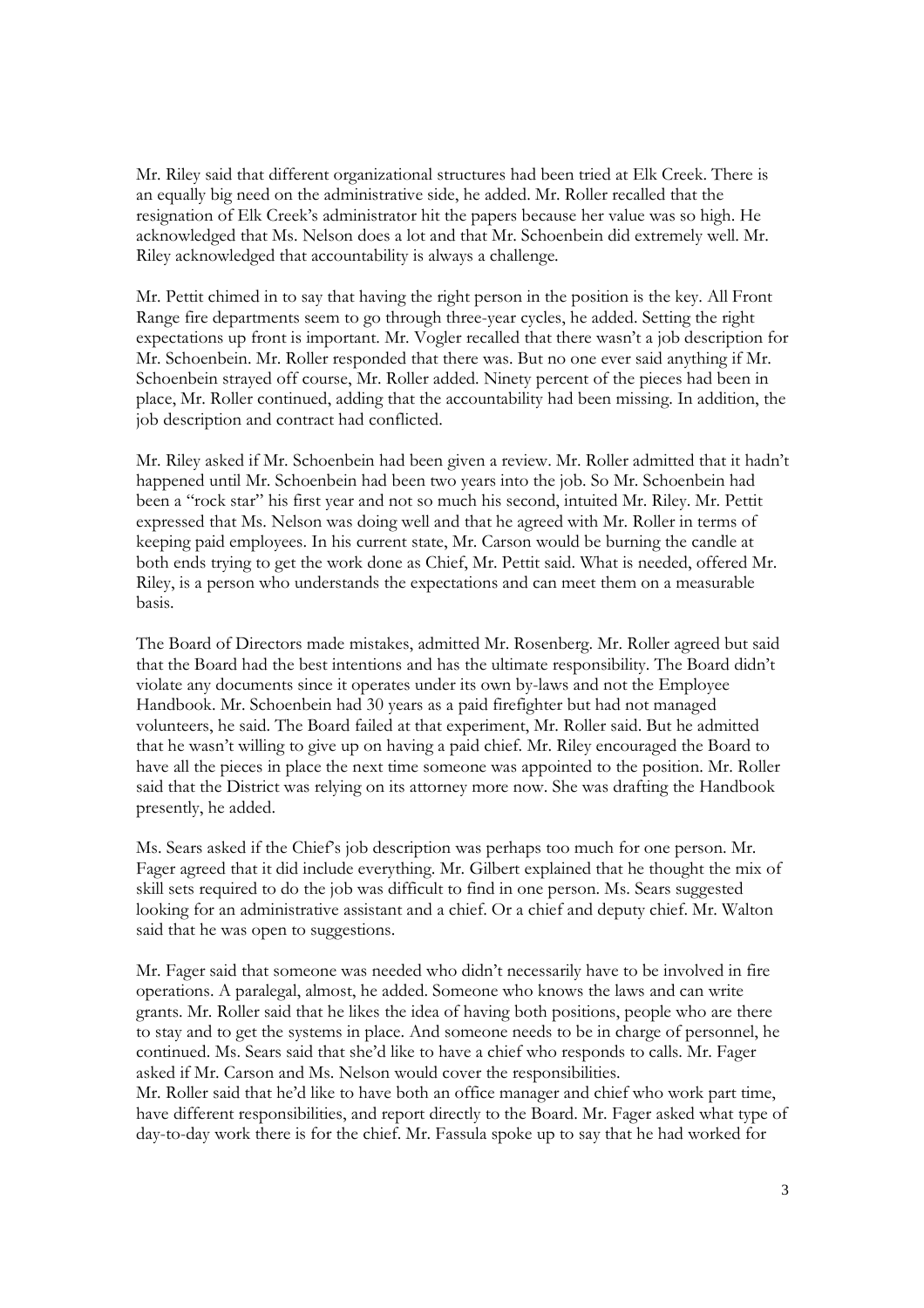two departments in New York that averaged about 1,500 calls per year. He proceeded to explain the organizational structure for both, which consisted of a district manager, who handled all administrative tasks, and a chief, who was unpaid and handled firefighting and EMS-related work. Mr. Gilbert said that he thought someone could be kept pretty busy from an administrative perspective. Mr. Roller agreed, adding that he didn't think Board members should be handling such tasks as day-to-day real estate deals. Discussion followed.

Mr. Gilbert then shared his vision of having an administrator that the operations personnel report to. Ms. Resch said that the administrator was like Mr. Schoenbein was. Mr. Bruns stated that a good grant writer was needed since the District's call volume and size put it at a disadvantage. Mr. Pettit expressed that there was a limitation to grants for the District. Mr. Gilbert said that he didn't think all avenues had been explored.

Mr. Pettit shared that Genesee has an excellent administrator in place and a volunteer chief. But, he added, he'd like to have a paid employee who also responds to calls. Mr. Griffin said that if there's not enough work to have a paid chief, perhaps compensation could be made in another way. Mr. Gilbert cautioned about such an approach. Mr. Riley reminded that pensions can be messed up as well by switching from volunteer to paid status. Mr. Roller admitted that it somehow seems crooked to have a volunteer step into a position that was previously staffed by a paid employee.

Mr. Riley said that he thought an administrator was the most needed position. The volunteers can run the calls and do the day-to-day work. But an administrative chief can write grants and such. He recalled that Elk Creek brought in \$500,000 in grants one year. Mr. Gilbert said that he thought Indian Hills had only received two grants. Mr. Fager stated that Inter-Canyon had received several as well. Mr. Carson said that area departments can also work together to procure shared grants.

Ms. Resch asked Mr. Carson for his opinion on the current organizational situation. Mr. Carson said that he'd like to see compensation for his work. Mr. Pettit said that he'd like to hear more from the membership about expectations for both positions. Discussion followed. Mr. Gilbert said that the administrator needs to have status and authority. Mr. Riley clarified that Ms. Eigel at Elk Creek was not making high-level decisions. Mr. Dolan had been brought in to do that.

Ms. Sears said that perhaps job descriptions were needed for the current personnel to understand how many administrative tasks there were. Mr. Riley said responsibilities could be listed on a white board. Perhaps that would help with forming job descriptions. Mr. Roller advised focusing on long-term planning rather than designing job descriptions around specific individuals. Ms. Nelson agreed.

Mr. Gilbert said that there are tasks that are not being done presently but need to be done. The District is light on interactions with other agencies, he explained, adding that Board members are elected locally but have responsibilities to the District that extend regionally and beyond.

Mr. Walton said that it sounded like people were leaning toward a dual role of leadership. He proposed fleshing out what had been discussed by having Ms. Nelson and Mr. Carson put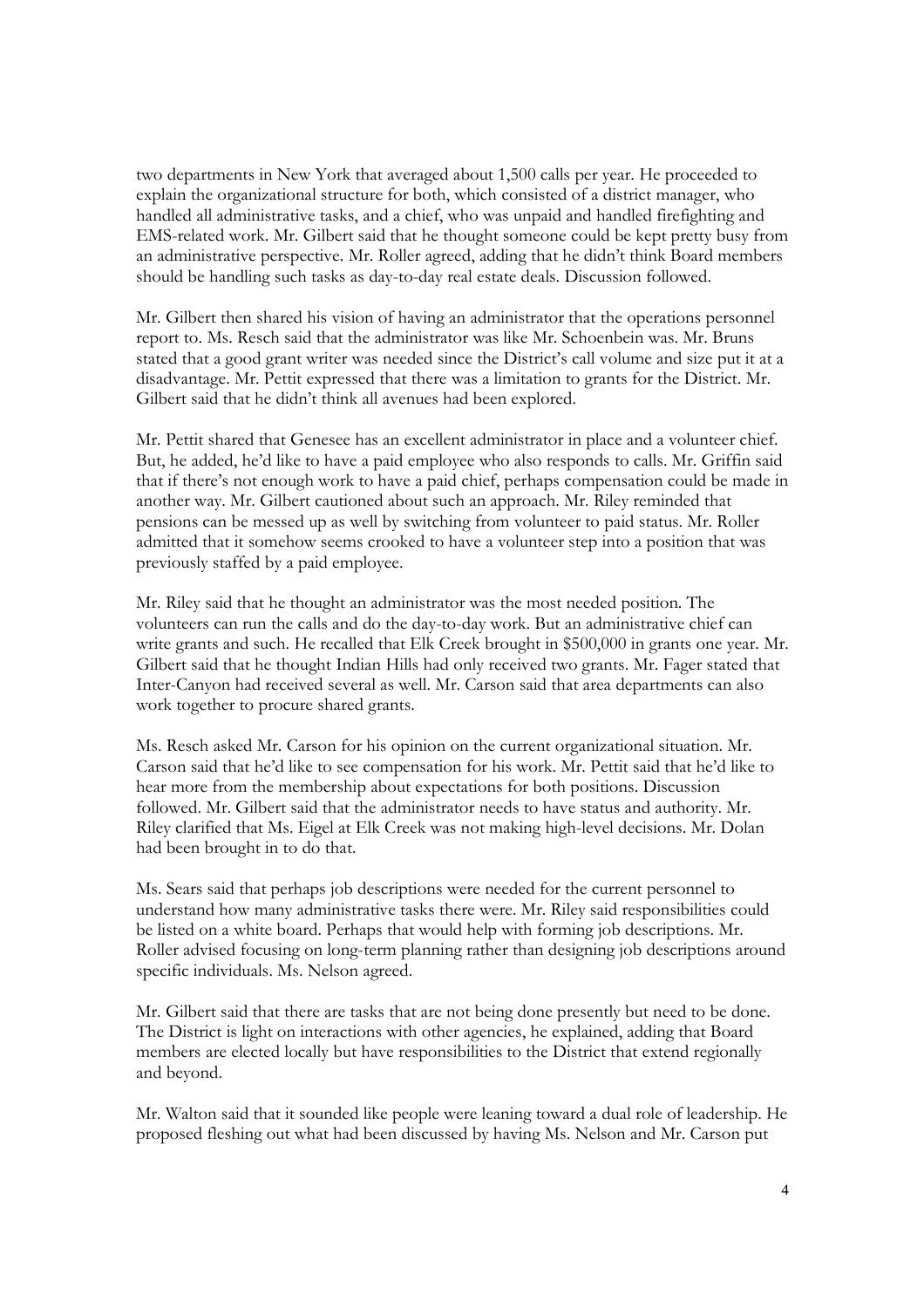together a list of their job duties. Input could be received from Department members as well. Mr. Riley warned against not forgetting duties that are only done infrequently. Mr. Roller said that a couple of people could take a look at the input and take a first crack at job descriptions for operational vs. administrative roles.

Discussion turned to whether the chief needed to be a responding member. Ms. Resch said that members had wanted a chief on calls. Mr. Roller agreed and added that another staff member could perhaps take on the day-to-day work so that the chief could be out on calls and networking. Mr. Riley clarified that he was proposing a district administrator rather than an administrative chief. Mr. Gilbert said that it should be a uniformed position. Mr. Riley expressed that it's not usually. Mr. Roller said that he thought the administrator should be out of the politics and out of uniform. Mr. Gilbert disagreed. Mr. Walton suggested that perhaps the discussion should be held at a later time. Mr. Roller disagreed.

Mr. Gilbert explained that the skill sets are different. While the District might find someone with both, it would be rare. Ms. Nelson spoke up to say that there is a lot of administrative work that is necessary but probably wouldn't be appropriate for an administrative chief to do.

Mr. Rosenberg noted that the Department's last few chiefs hadn't worked out. Mr. Gilbert expressed that it was partly not having a good definition of the expectations for the position. The administrative position could be someone from the ranks, he continued. Mr. Roller said that he wouldn't make that a requirement. Mr. Walton suggested that there were merely differences of semantics. He suggested scheduling an additional meeting for the following Wednesday. Mr. Roller said that he'd prefer to figure out the situation that evening since he wouldn't be in town the following week. Ms. Nelson said she also wouldn't be able to attend a meeting the following Wednesday.

Mr. Rosenberg advised that the Board should move forward and continue discussions at the regular meeting on March 21. He acknowledged that both Mr. Carson and Ms. Nelson were doing a good job. In fact, the current structure could be the new plan, he said. It was again emphasized that the vision should drive the organizational structure rather than the people presently in the positions. Mr. Fager said that there could perhaps be two paid positions in addition to Ms. Nelson's role.

Brief discussion followed about the difficulty of finding a qualified chief in district. Mr. Pettit expressed the need that such a requirement be met.

#### **MEETING ADJOURNED AT: 21:15**

There being no more business to discuss, Mr. Rosenberg made a *motion* to adjourn the meeting, which was seconded by Mr. Walton and passed unanimously.

*President:* 

*Secretary:*